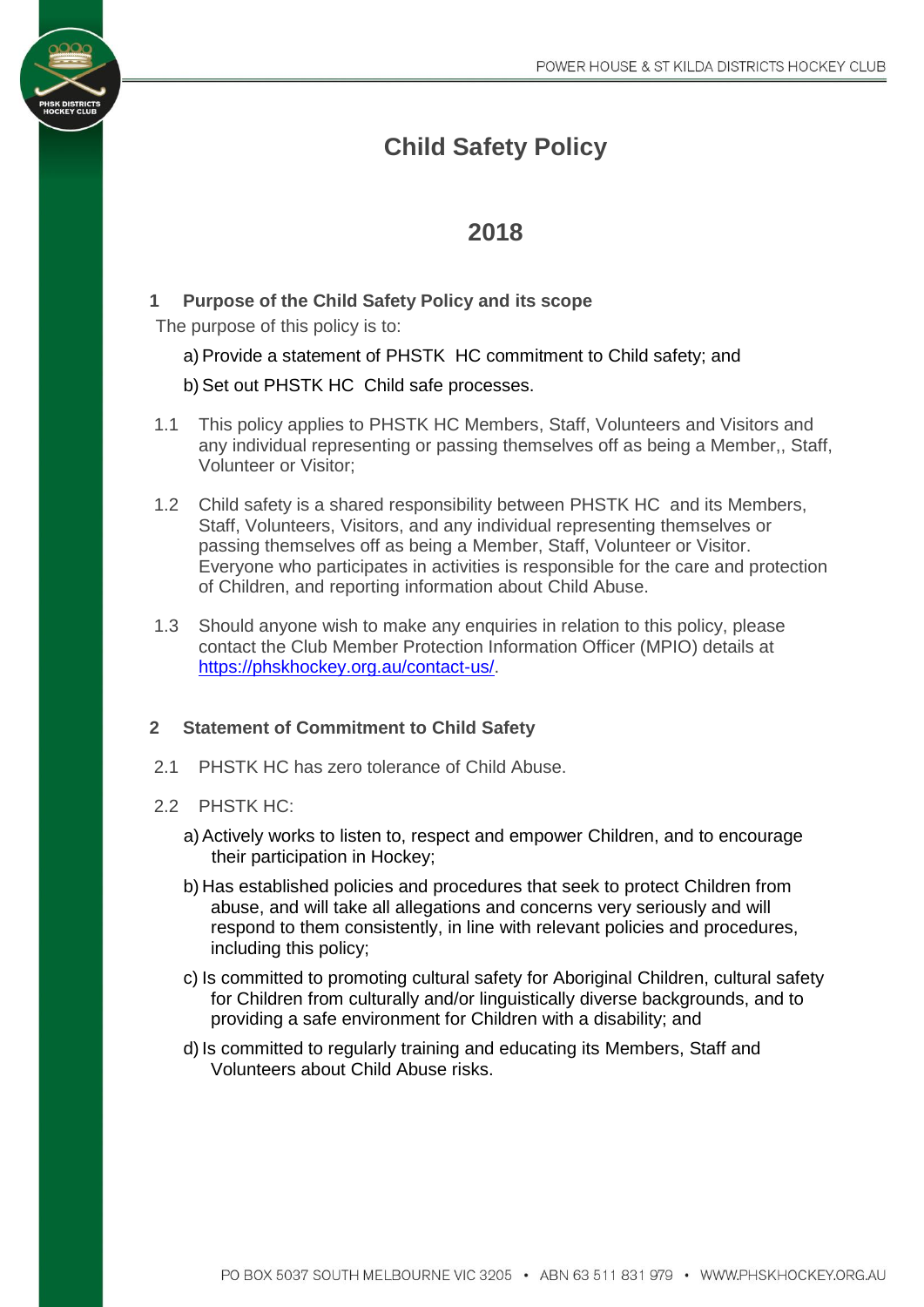#### **3 Definitions**

- 3.1 **Aboriginal Child/Children** means a person under the age of 18 years who:
	- a) Is of Aboriginal or Torres Strait Islander background; and
	- b) Is accepted as Aboriginal or Torres Strait Islander by an Aboriginal or Torres Strait Islander community.
- 3.2 **Child/Children** means a person who is under the age of 18 years.
- 3.3 **Child abuse** constitutes any act committed against a Child involving:
	- a)**Physical abuse**: occurs when a Child has suffered, or is likely to suffer, significant harm as a result of a physical injury, such as a non-accidental physical injury.
	- b)**Sexual abuse**: occurs when a Child has suffered, or is likely to suffer, significant harm as a result of sexual abuse, such as when a Child is exploited, or used by another for his or her sexual gratification or sexual arousal, or for that of others.
	- c) **Serious emotional or psychological abuse**: occurs when a Child has suffered, or is likely to suffer, emotional or psychological harm of such a kind that the Child's emotional or intellectual development is or is likely to be significantly damaged; and
	- d)**Serious neglect**: occurs when a Child's physical development or health has been, or is likely to be significantly damaged. It refers to an omission, such as depriving a Child of food, clothing, warmth, hygiene, intellectual stimulation, supervision and safety, attachment to and affection from adults, or medical care.
- 3.4 **Child protection** means any responsibility, measure or activity undertaken to safeguard Children from harm.
- 3.5 **Children from culturally and/or linguistically diverse backgrounds** means a Child or young person who identifies as having particular cultural or linguistic affiliations by virtue of their place of birth, ancestry or ethnic origin, religion, preferred language or language spoken at home or because of their parent' identification on a similar basis.
- 3.6 **Committee** means the governing body of the PHSTK HC , including sub committees at a section level.
- 3.7 **Mandatory Reporter** means a person who is legally required to make a report to the Department of Human Services or the Police if they form a belief on reasonable grounds that a Child is in need of protection. It includes teachers, principals, registered psychologists, nurses, doctors and midwives.
- 3.8 **Member Protection Information Officer** means PHSTK HC representative' appointed to the role by the Committee.
- 3.9 **Member** means what it does under the Constitution of the PHSTK HC and includes Committee members, players, Staff, coaches, team managers,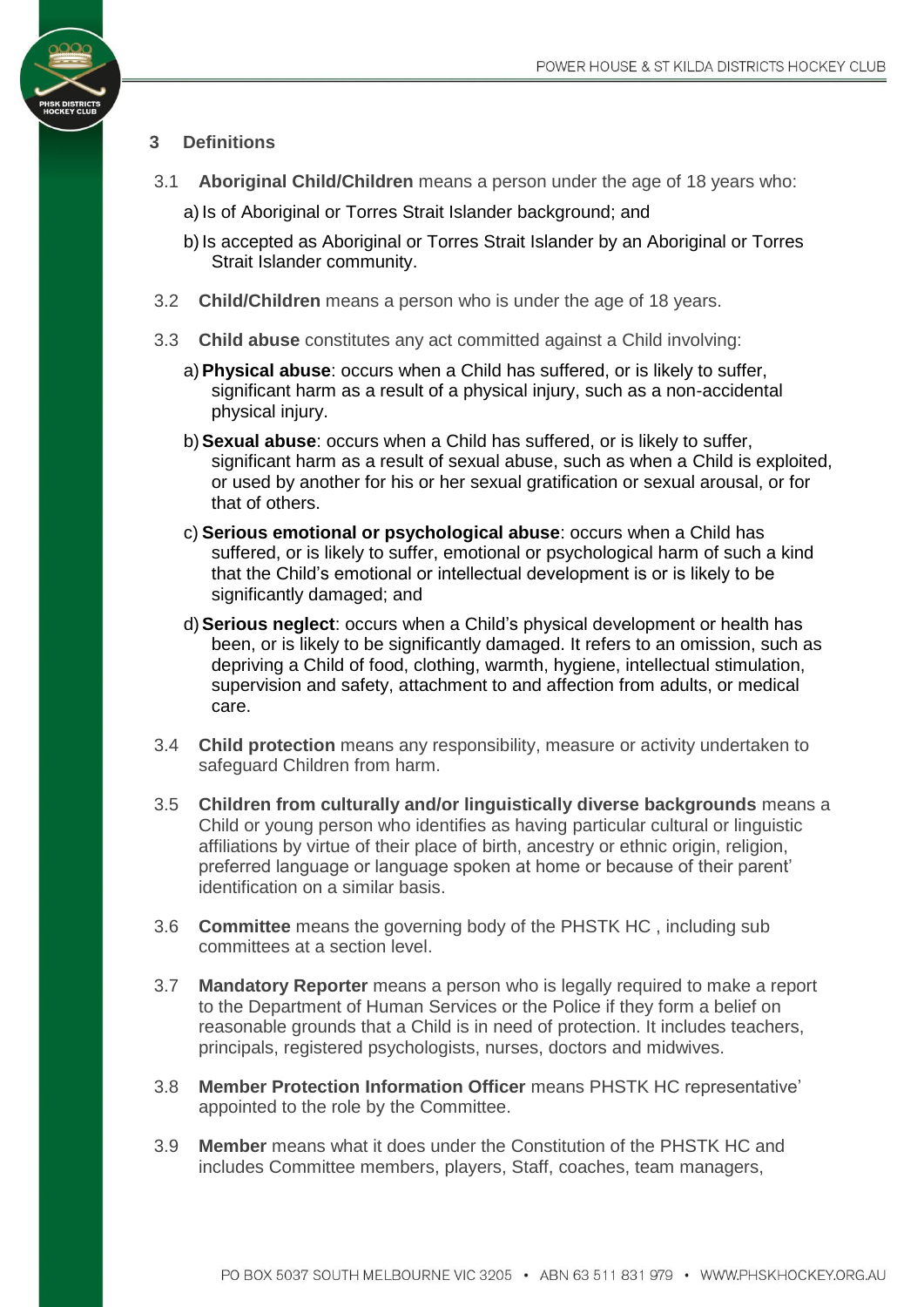umpires, officials, physios, doctors, first aiders, Volunteers and parents of players.

- 3.10 **Sexual offence** means a criminal offence involving sexual activity or actions of indecency or any act which exposes a Child to, or involves a Child in, sexual activity or matters beyond his or her understanding or contrary to accepted community standards. Sexually offensive behaviours can include the fondling of genitals, masturbation, oral sex, vaginal or anal penetration by a penis, finger or any other object, fondling of breasts, voyeurism, exhibitionism, and exposing the Child to or involving the Child in pornography. It includes Child grooming, which includes actions deliberately undertaken with the aim of befriending and establishing an emotional connection with a Child (or the Child's carer, family or supervisor) to lower the Child's inhibitions and prepare them for engagement in a sexual offence.
- 3.11 **Staff** means any person who is engaged by the PHSTK HC to provide a service or supply goods.
- 3.12 **Visitor** means any person who is not a Member, Staff or Volunteer but who is, for any reason, visiting the PHSTK HC, including spectators, family members and friends of players, visiting umpires and officials, and members of other clubs.
- 3.13 **Volunteer** means a person who is performing duties on a voluntary basis for the benefit of PHSTK HC.
- **4 Child Safety Processes: Recognising and Reporting Child Abuse**
- 4.1 A person may, in the course of participating in the sport or other events, activities or the day to day operations of PHSTK HC or in carrying out their work, form a belief on reasonable grounds that a Child is in need of protection from Child Abuse.
- 4.2 If a person is concerned about an immediate risk to a Child's safety, the person must phone "000" as soon as practicable.
- 4.3 If a person forms a reasonable belief or a belief on reasonable grounds that a Child is in need of protection, not falling within the terms in clause 4.2 above, the person may report the belief to any Member, Staff or Volunteer, including the PHSTK HC President or Member Protection Information Officer.
- 4.4 If a person is a Mandatory Reporter, then he or she must report as soon as practicable, and after each occasion where he or she becomes aware of a further reasonable ground for the belief.
- 4.5 A reasonable belief is formed if a responsible person believes that:
	- a) The Child is in need of protection;
	- b) The Child has suffered or is likely to suffer significant harm as a result of physical or sexual injury; and
	- c) The Child's parents are unable or unwilling to protect the Child.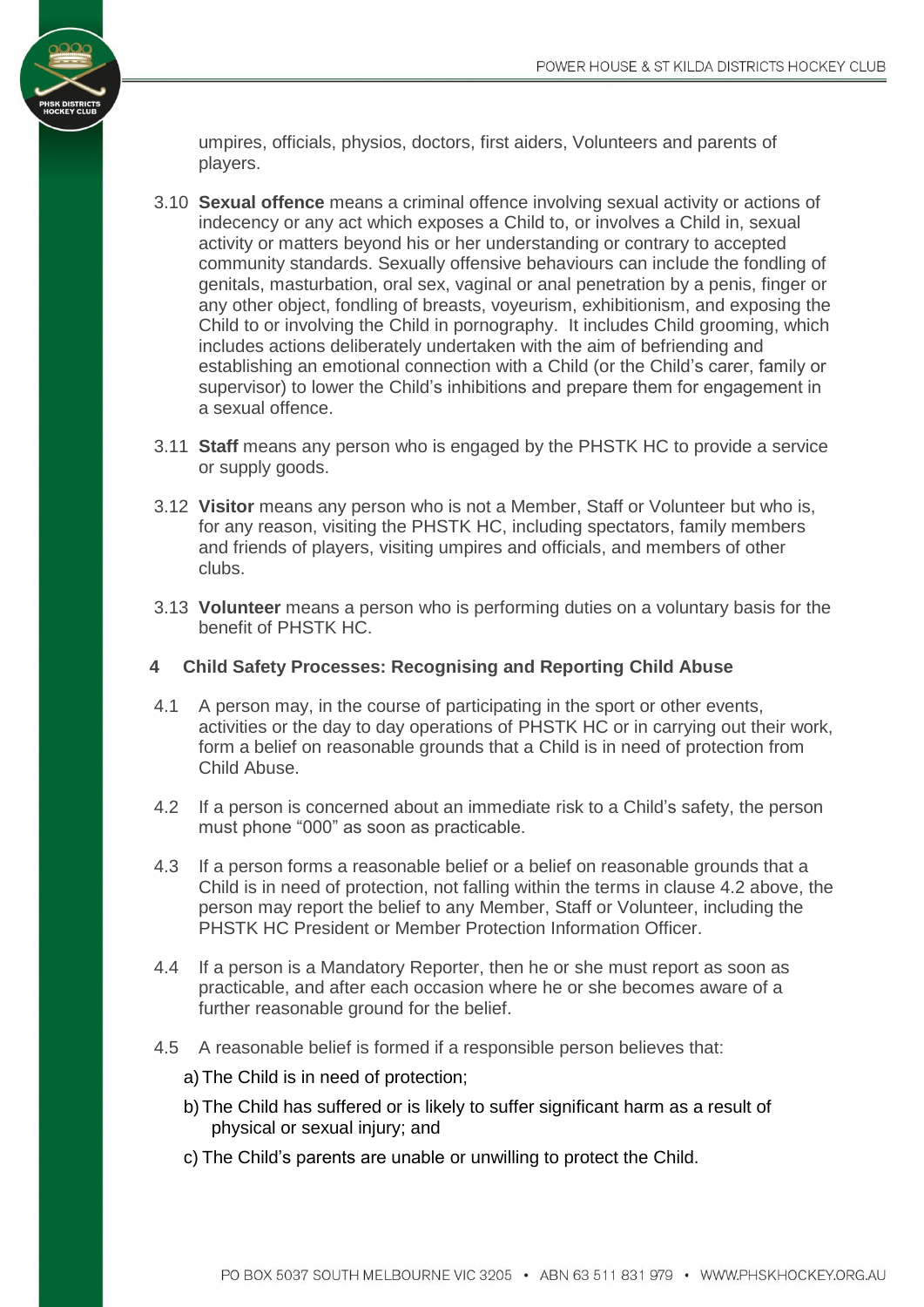- 4.6 To form a 'reasonable belief' or a 'belief on reasonable grounds', all the relevant facts should be considered objectively.
- 4.7 A 'reasonable belief' or a 'belief on reasonable grounds' is not the same as having proof, but is more than mere rumour or speculation.
- 4.8 Reasonable grounds to notify exist if:
	- a)A Child states that they have been physically or sexually abused; in which case it is not necessary to question the Child further;
	- b)A Child states that they know someone who has been physically or sexually abused (sometimes the Child may be talking about themselves;
	- c) Someone who knows a Child states that the Child has been physically or sexually abused;
	- d)Professional observations of the Child's behaviour or development leads a professional to form a belief that the Child has been physically or sexually abused or is likely to be abused; or
	- e) Signs of abuse lead to a belief that the Child has been physically or sexually abused.
- 4.9 If a person receives information that leads them to form a reasonable belief that a Sexual Offence has been committed in Victoria against a Child under the age of 16 years by another person (of or over the age of 18 years), the person has a legal obligation to disclose that information to the Police as soon as it is practicable. Individuals who fail to comply with this obligation under the Crimes Act 1958 (Vic) may be subject to a penalty of imprisonment.
- 4.10 PHSTK HC supports and encourages a person to make a report to the Police or DHHS if they form a belief on reasonable grounds that a Child is in need of protection, or they are concerned about the safety, health or wellbeing of a Child.
- 4.11 If a person is uncertain as to whether they should make a report to an external authority in relation to the safety of a Child, they may speak to the President or the Member Protection Information Officer for guidance and information.
- **5 Child Safe Processes: Response to a Report of Child Abuse**
- 5.1 On receipt of a report or allegation of Child Abuse, PHSTK HC will:
	- a) Refer the report or allegation to the Police where there is a concern about an immediate risk to the Child's safety;
	- b)Withdraw the accused person from active duty where they are a PHSTKHC Member, Staff or Volunteer.
	- c) Investigate the report or allegation in accordance with procedural fairness;
	- d) Deal with the report or allegation in a confidential manner to the greatest extent possible;
	- e) Cooperate with the Police and/or DHHS in relation to any investigation conducted by these authorities; and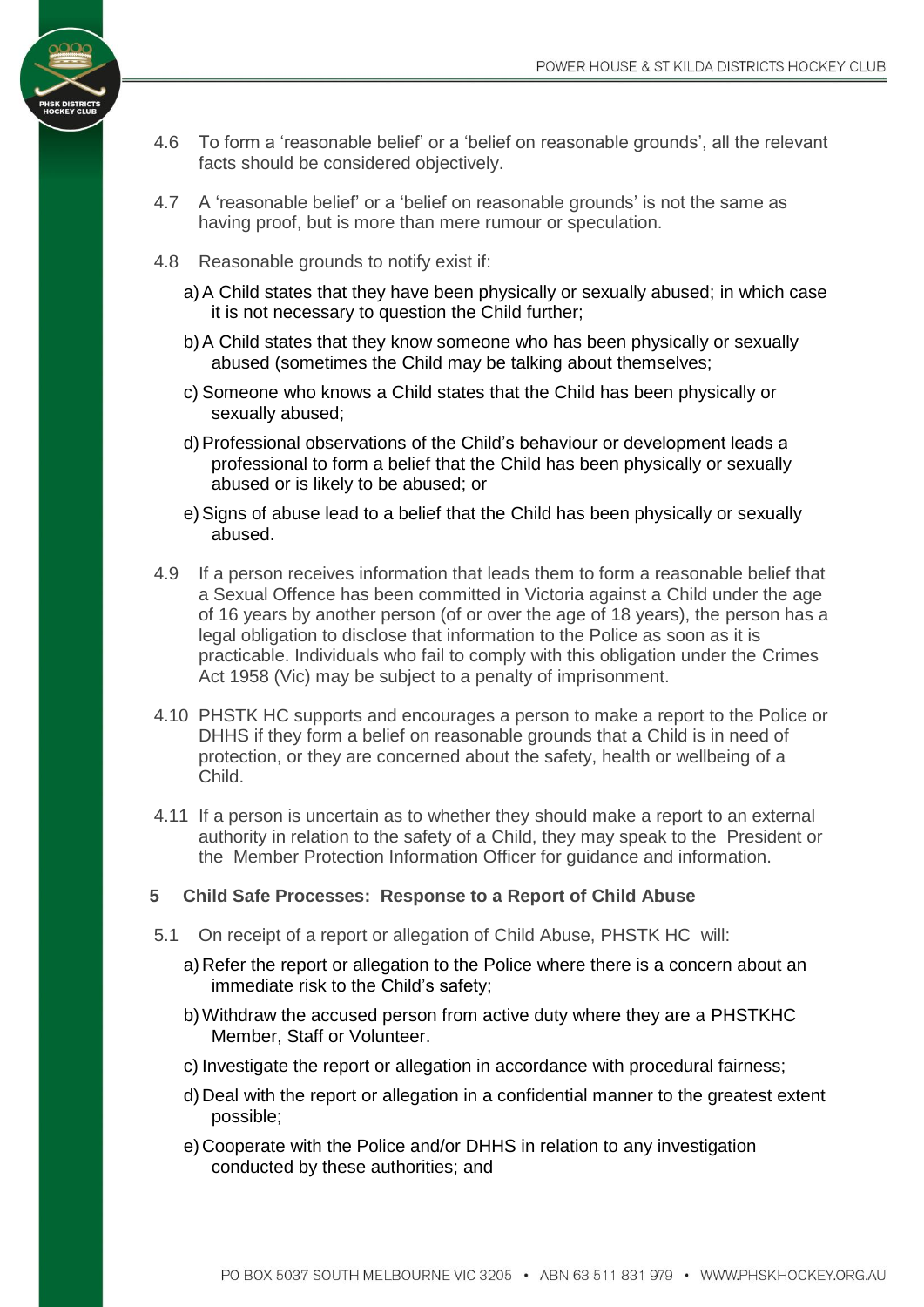

#### **6 Child Safe Processes: Responsibilities of the Club Committee**

- 6.1 The PHSTK HC Committee will ensure:
	- a) They take a leadership role in ensuring Child safety is of paramount importance within PHSTK HC:
	- b) They have read and understand this policy, as it is updated from time to time;
	- c) That this policy and any updated policy is published at a location that is easily accessible by all PHSTK HC Members, Staff, Volunteers and Visitors;
	- d) That the PHSTK HC has a process for implementing the requirement for Working With Children Checks in clause [10.1;](#page-6-0) and
	- e) That Child safe risks are adequately identified and managed at Committee level.
- **7 Child Safe Processes: Training and Education**
- 7.1 PHSTK HC will use best endeavours to ensure that:
	- a) The Committee, Members, Staff and Volunteers participating in 'child related work', including people who are working with junior players in junior and senior teams, and the Member Protection Information Officer undertake training in relation to identifying Child Abuse risks and how to manage them, understanding Aboriginal and other cultures and the importance of ensuring culturally safe environments, and the importance of understanding safe environments for Children with a disability (Training).
	- b) It provides ongoing Training for the Committee, Members, Staff and Volunteers participating in direct 'child related work', including people who are working with junior players in junior and senior teams, and the Member Protection Information Officer.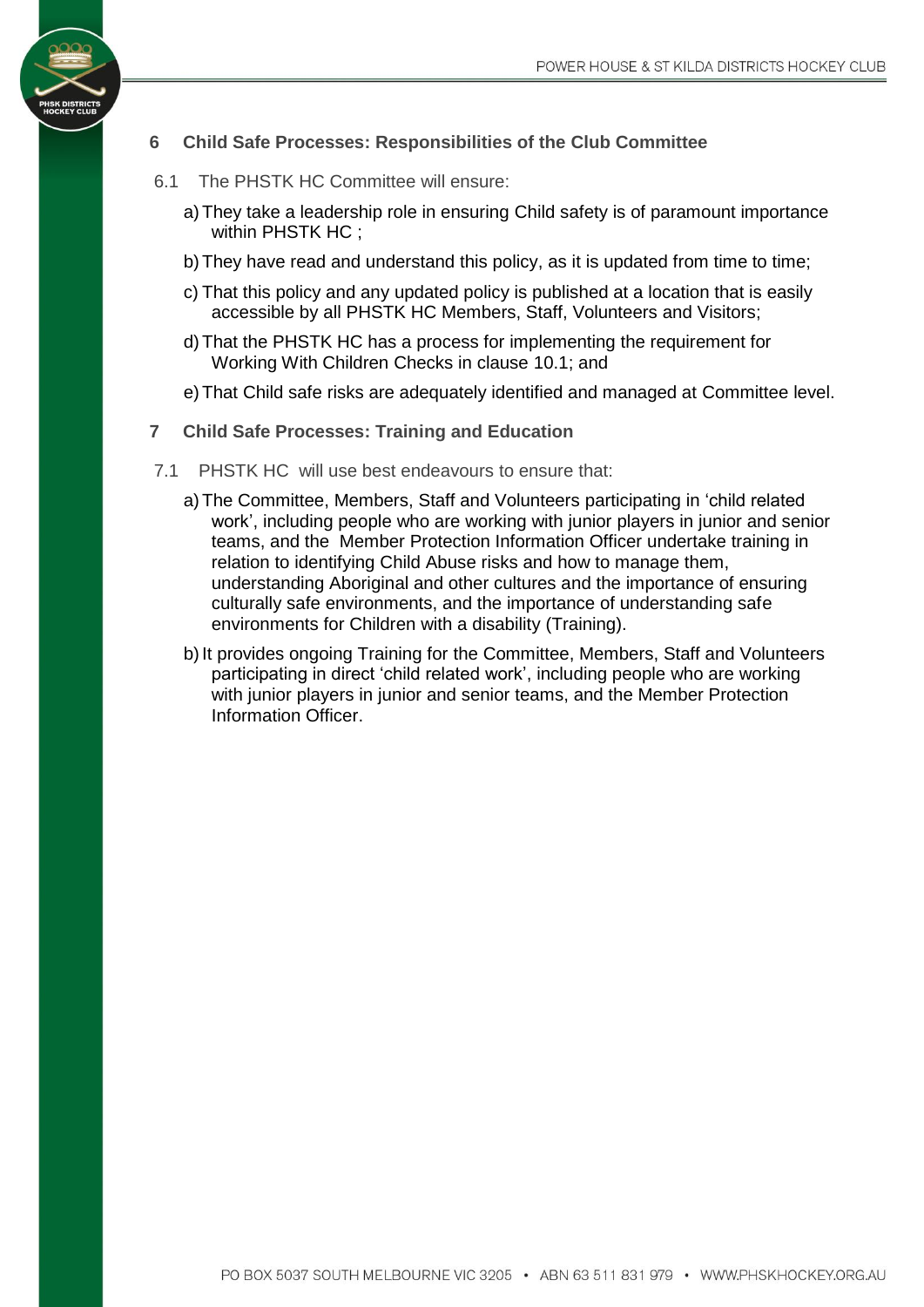

#### **8 PHSTK HC Child Safe Processes: Specific Guidance for Juniors**

- 8.1 **Change Rooms and Toilets** Adult Members, Staff, Volunteers and Visitors, regardless of gender, should only enter change rooms and toilets with a Child or Children if accompanied by another adult. Prior to entering change rooms or toilets, every such person should notify the people in the change room or toilet of their intended entrance. For the avoidance of doubt this requirement does not apply to parents/legal guardians in a room with their own Child, unless other Children are present in the change room at the same time.
- 8.2 **Hotel rooms and other accommodation and General Proximity** (if applicable) - No Member, Staff, Volunteer or Visitor should be alone in the room of a Child, or should separate the Child from the group by a noticeable distance without the presence of another adult. The doors should always be open and the Member, Staff, Volunteer or Visitor within sight. Should it be necessary for a Member, Staff, Volunteer or Visitor to be alone with a Child, the team manager or other responsible adult must be informed. For the avoidance of doubt this requirement does not apply to parents/legal guardians in a room with their own Child, unless other Children are present in the change room at the same time.
- 8.3 **Travel** All persons, including team members, coaches and officials over 18 years of age retain an overriding responsibility for the safety and welfare of all Children they accompany during team travel activities.
- 8.4 **Sexual Relationships** It is strictly prohibited for any Member Staff, Volunteer or Visitor or any other person over the age of 18 and acting in a position of responsibility, including when they are travelling with a team that includes a Child or Children, to engage in any inappropriate conduct of a sexual nature with any Child. Inappropriate conduct of a sexual nature by any such person includes: inappropriate conversations of a sexual nature obscene language of a sexual nature, and/or suggestive remarks or actions.
- 8.5 **Coaches and Team Managers** All coaches and team managers must ensure that any physical contact with Children that occurs in relation to coaching or team management is appropriate for the situation. It is strongly recommended that:
	- a) Coaches and team managers ensure that there are other adults present whenever coaching;
	- b) Coaches and team managers take care to explain the procedure to the Child prior to beginning any physical contact; and
	- c) Coaches and team managers obtain consent from the athlete prior to beginning any physical contact.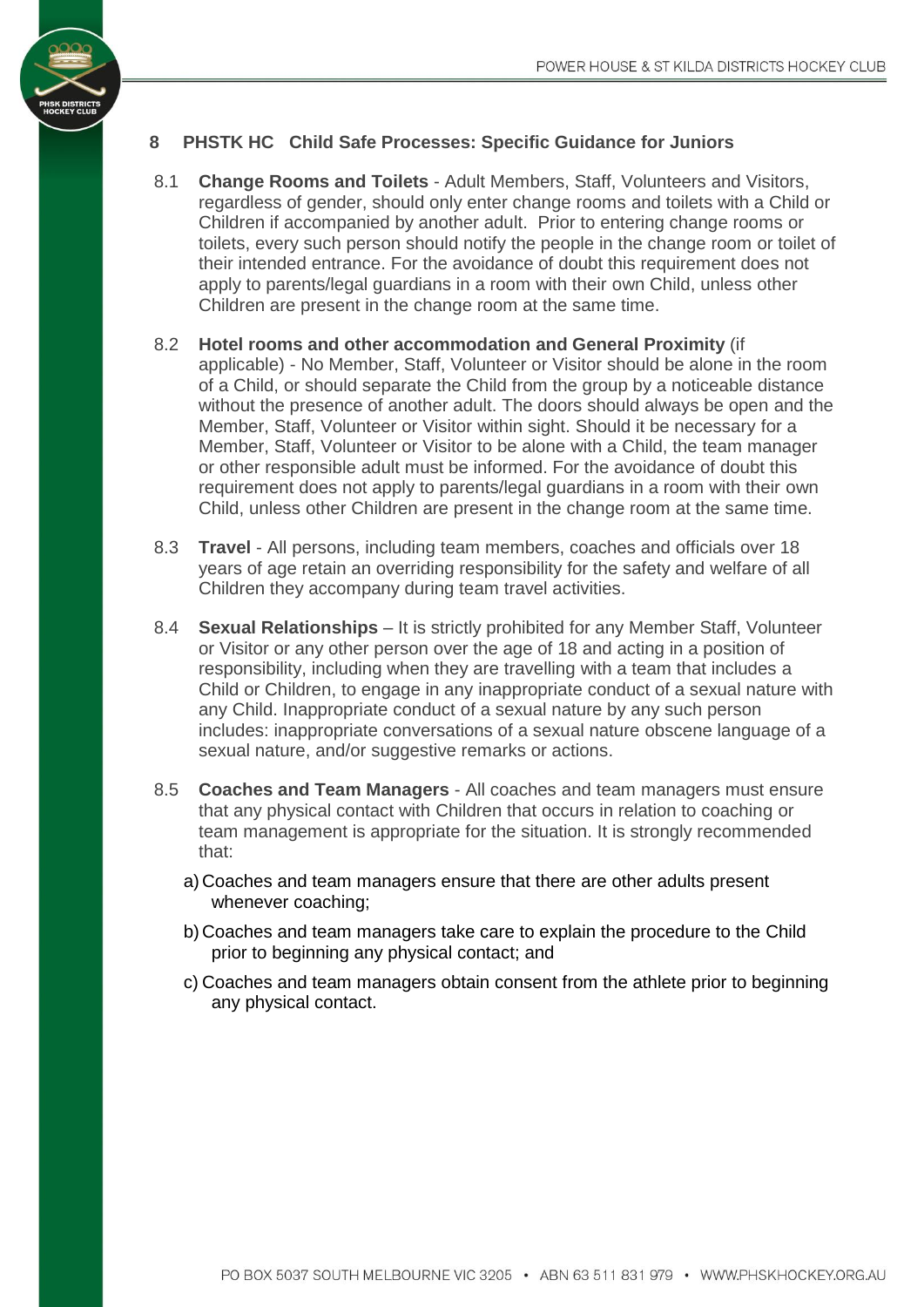#### **9 Child Safe Processes: Recruitment**

- 9.1 The minimum standard for background checks of applicable Members, Staff and Volunteers is the law as it applies in Victoria. PHSTK HC may, in its discretion, require additional reference checks, as it thinks fit.
- 9.2 PHSTK HC will use best endeavours to undertake a comprehensive recruitment and screening process for Staff before their engagement and for Volunteers, which aims to:
	- a)Promote and protect the safety of all Children who participate in the activities of PHSTK HC;
	- b) Identify and recruit the most suitable candidates who share PHSTK HC values and commitment to protect Children; and
	- c) Prevent a person from being engaged by PHSTK HC if they pose an unacceptable risk to Children.
- 9.3 As part of the screening and recruitment process, an applicant must provide appropriate evidence, including but not limited to a WWCC or other state equivalent and/or Police check, to show that they are suitable to work with Children and young people in a recreational setting.

#### <span id="page-6-0"></span>**10 Child Safe Processes: Working With Children Check (WWCC)**

- 10.1 The following people must have a valid WWCC or other State equivalent and/or a Police Check:
	- a) Committee members;
	- b)All PHSTK HC coaches, team managers, co-ordinators and umpires involved in juniors teams and in seniors team which include Children;
	- c) Members participating in 'child related work'
	- d)Staff and Volunteers participating in 'child related work'; and
	- e)Anyone else required by PHSTK HC to obtain a WWCC due to the nature of the work that they are undertaking for PHSTK HC
- 10.2 PHSTK HC will provide all Members, Staff, Volunteers and Visitors with access to this policy, for example by publishing it on the club's website or displaying in the club house.

#### **11 Child Safe Processes: Breach of this Policy**

- 11.1 PHSTK HC takes any breach of this policy very seriously. In determining an appropriate sanction for a breach PHSTK HC may refer to and adopt any process or sanction from any of the following, depending upon the nature and severity of the breach:
	- a) PHSTK HC Member Protection Policy;
	- b)Any other relevant PHSTK HC policy.